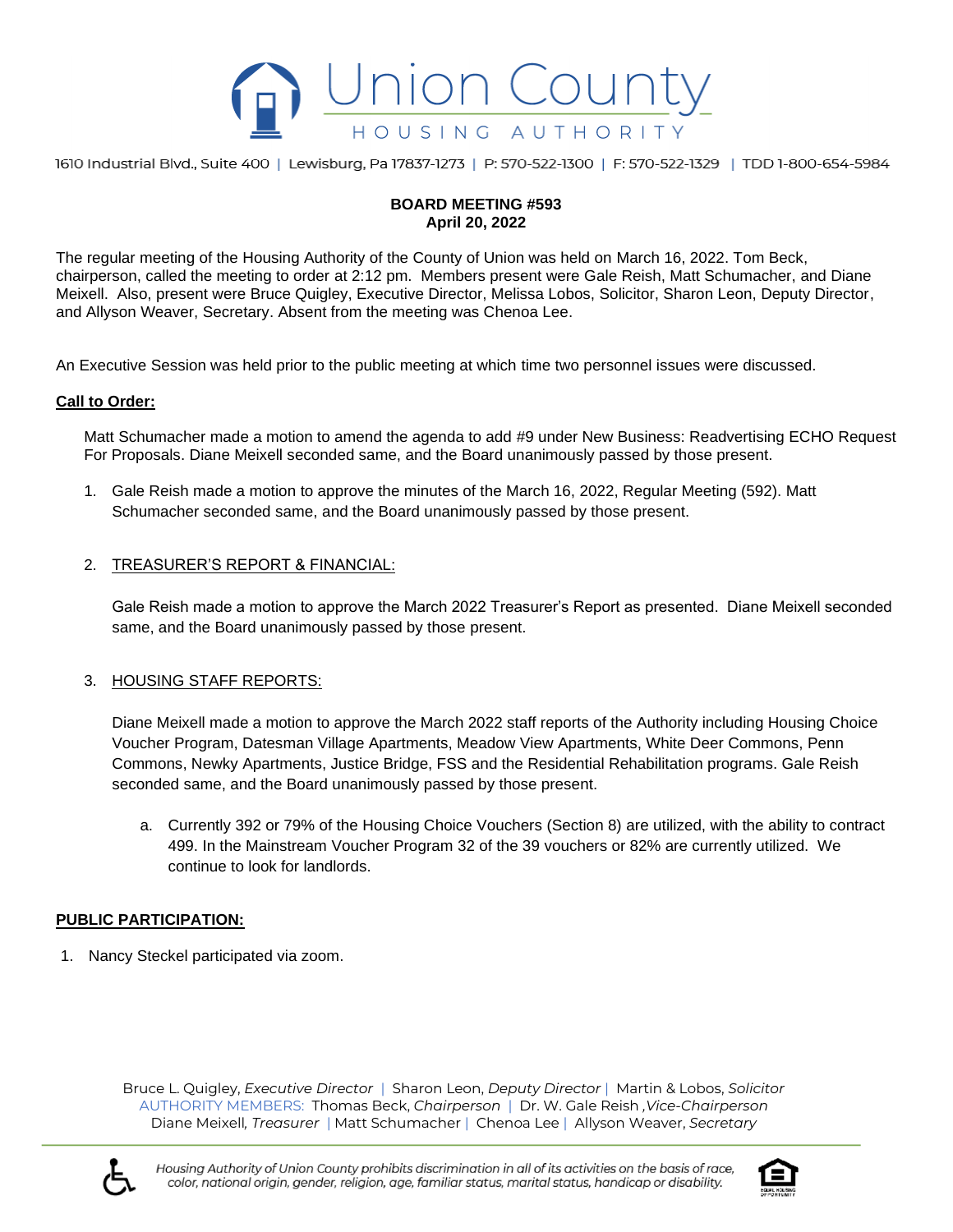## **UNFINISHED BUSINESS:**

- 1. COVID-19 strategy- We continue to follow CDC guidelines.
- 2. Snyder County Housing Authority returned the Interagency Agreement with some edits and one change. Melissa Lobos will reach out for clarification of one item.
- 3. Gale Reish made a motion to take the agreement for services with Rural Housing Works off the table. Matt Schumacher seconded same, and the Board unanimously passed by those present.

Gale Reish made a motion to put the agreement for services with Rural Housing Works back on the table. Matt Schumacher seconded same, and the Board unanimously passed by those present.

## **NEW BUSINESS:**

- 1. Diane Meixell made a motion to approve the Housing Choice Voucher Administrative Plan update. Matt Schumacher seconded same, and the Board unanimously passed by those present.
	- a. The Jurisdictional Agreement with Snyder County Housing Authority will allow for Union County vouchers to be leased in Snyder County and vice versa. The administrative plans in both counties need updates to recognize this change. Payment standards are followed for the county in which the county is placed.
- 2. Gale Reish made a motion to approve updated Payment Standards for 2022. Matt Schumacher seconded same, and the Board unanimously passed by those present.
	- a. HUD allows for payment standards in the county to be set at 110% if it is affordable for the HCV program. The current payments standards for Union County were set at approximately 100-105%. This update will bring all payment standards to 110%. The change will be implemented with the hopes of engaging new landlords because housing is in short supply. Payment standards do vary from county to county.
- 3. Gale Reish made a motion to approve entering into a contract with the Decoration Center for limited carpet replacement at the Community Services Center for the cost of \$18,870. Matt Schumacher seconded same, and the Board unanimously passed by those present.
	- a. The Central Keystone COG office will have the carpet replaced in their suite at the end of May.
- 4. Gale Reish made a motion to approve a cost-of-living adjustment for all staff at the amount of 2%, effective May 2, 2022. Matt Schumacher seconded same, and the Board unanimously passed by those present.

Gail Reish made a motion to approve a salary adjustment of 5% for Jenny Bryson effective May 2, 2022 and a salary adjustment of 7% for Cindy Showalter effective May 2, 2022. Matt Schumacher seconded same, and the Board unanimously passed by those present.

Gale Reish made a motion to approve a 23% increase in salary for Sharon Leon effective May 2, 2022. Diane Meixell seconded same, and the Board unanimously passed by those present.

- 5. Gale Reish made a motion to approve a new staff position: Director of Development. Matt Schumacher seconded same, and the Board unanimously passed by those present.
	- a. The Director of Development will be working on new and existing projects with the Housing Authority.